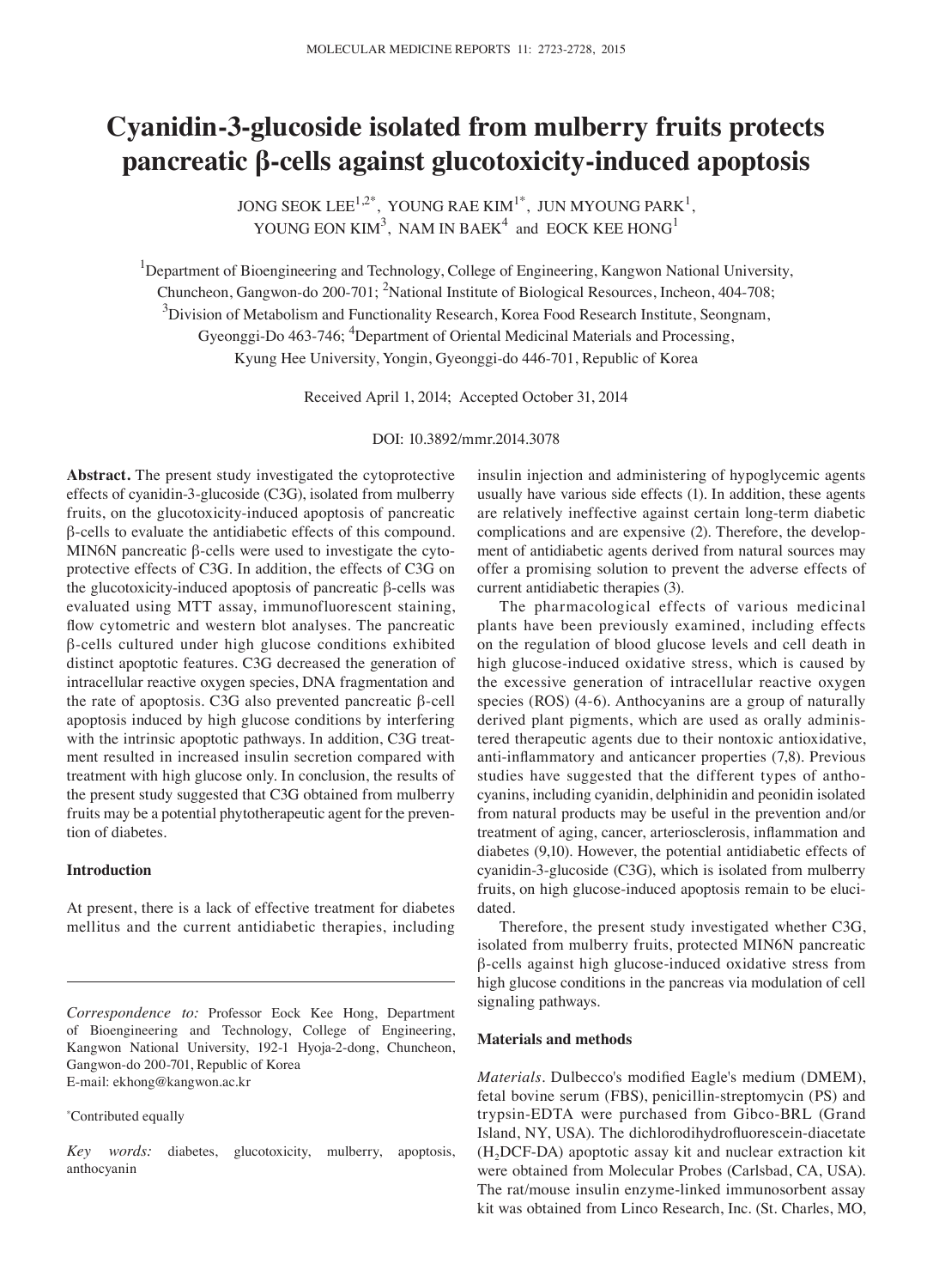USA). Kuromanin chloride (C3G standard), Hoechst 33342 and the mitochondria isolation kit were purchased from Sigma-Aldrich (St. Louis, MO, USA). Antibodies against c-Jun NH<sub>2</sub>-terminal kinase (JNK; 1:1,000 dilution; rabbit polyclonal antibody; #9252), phosphorylated (p-)JNK (1:1,000 dilution; Thr183/Tyr185 mouse monoclonal antibody; #9255S), extracellular signal-related kinase (ERK; 1:1,000 dilution; rabbit monoclonal antibody; #4695), p-ERK (1:1,000 dilution; Thr202/Tyr204 rabbit polyclonal antibody; #9101S), p38 (1:1,000 dilution; rabbit polyclonal antibody; #9212), p-p38 (1:1,000 dilution; Thr180/Tyr182 rabbit monoclonal immunoglobulin (Ig)G antibody; #4631S), nuclear factor-κB(NF-κB) p65 (1:1,000 dilution; rabbit polyclonal antibody; #3034) and horseradish peroxidase (HRP)-linked anti-rabbit IgG (1:2,000 dilution; #7074) were purchased from Cell Signaling Technology, Inc. (Beverly, MA, USA). Antibodies against  $β$ -actin (1:1,000 dilution; mouse monoclonal IgG<sub>1</sub>; sc-47778), Bcl-2 (1:1,000 dilution; mouse monoclonal IgG<sub>1</sub>; sc-7382), Bax (1:1,000 dilution; rabbit polyclonal IgG; sc-493), caspase-3 (1:1,000 dilution; mouse monoclonal Ig $G_{2a}$ ; sc-7272) and HRP-linked goat anti-mouse IgG (1:2,000 dilution; sc-2005) were purchased from Santa Cruz Biotechnology, Inc. (Dallas, TX, USA). All other chemicals were obtained from Sigma-Aldrich.

*Extraction and identification of anthocyanin.* Mulberry fruit was purchased from a local company (Sujuchon, Yecheon, Korea). For anthocyanin extraction, the mulberry fruits were placed in 70% ethanol for 24 h at room temperature (RT). Following centrifugation of the extract (600 x g, 20 min), the supernatants were filtered with Whatman filter paper  $(0.45 \mu m)$ , concentrated using a vacuum rotary evaporator (Eyela, Tokyo, Japan), redissolved in triple distilled water and lyophilized using a freeze dryer (IlShin, Seoul, Korea). The powder was soaked in *n*-hexane for 24 h to remove the fats and oils. The anthocyanins in the powder were then extracted with acidified methanol (methanol and 1.0 N HCl; 85:15, v/v), centrifuged at 12,000 x g for 15 min to remove the precipitate and then filtered through a 0.45  $\mu$ m filter. The purified anthocyanin extract was evaporated at 46˚C to dryness and stored at 4˚C. The anthocyanin powder was redissolved in the culture medium and filtered using a  $0.22 \mu$ m filter prior to cell culture. The pure C3G standard and purified anthocyanin, isolated from mulberry fruits, were identified using high-performance liquid chromatography (HPLC) retention time and their purity was >99% (data not shown). Reversed-phase HPLC was performed using Waters 486 detector (Waters, Milford, MA, USA) under the following conditions: Column,  $\mu$ BondapakC18 (Waters; 3.9x300 mm); flow rate, 0.5 ml/min; injection volume, 10  $\mu$ l; solvent, methanol/H<sub>2</sub>O/formic acid (75:20:5); and column temperature, 46˚C. The absorbance was recorded at 520 nm using a Thermo Spectronic Genesys ultraviolet-visible spectrophotometer (Spectronic Instruments; Thermo Fisher Scientific, Waltham, MA, USA).

*Cell culture.* The MIN6N pancreatic β-cells were derived from a mouse pancreatic islet. The cells were provided by Professor H. Y. Kwon (College of Medicine, Hallym University, Chuncheon, Korea). The MIN6N β-cells were cultured in DMEM (5.5 mM glucose) supplemented with 10% inactivated FBS and 1% PS and were maintained at 37˚C in a humidified 5% CO<sub>2</sub> incubator. The cells were cultured to  $\sim$ 85% confluence and were harvested using 0.25% trypsin-EDTA. The cells were then subcultured in 6- or 12-well plates for 12 h until they reached confluence. The cells were then treated with various concentrations  $(0, 10, 20, 50, 70, 100$  and  $200 \mu g/ml)$ of C3G for 18 h and then cultured for an additional 18 h in DMEM containing either 25 mM glucose or 25 mM mannitol (mannitol with 5.5 mM glucose in culture medium). The cells were maintained in these culture conditions for all experiments.

*Cell viability assay.* The viability of the treated cells was measured using the 3-(4,5-dimethylthiazol-2-yl)-2,5-diphenyltetrazolium bromide (MTT) assay. Briefly, 500  $\mu$ g/ml MTT solution was added to each well and incubated for 2.5 h at 37˚C. The formazan crystals in each well were dissolved in isopropyl alcohol and the absorbance of each well was measured at 595 nm using an ELISA microplate reader (Bio-Rad model 550; Bio-Rad Laboratories Inc., Hercules, USA).

*Measurement of intracellular ROS and image analysis.*  Following treatment of the cells, 5  $\mu$ M H<sub>2</sub>DCF-DA in phosphate-buffered saline (PBS, pH 7.38; Gibco-BRL) was added and the fluorescence was measured at excitation and emission wavelengths of 485 nm and 535 nm, respectively, using a microplate spectrofluorometer (Molecular Devices Corp., Sunnyvale, CA, USA). The production of intracellular ROS was determined by image analysis of the cells, which were seeded into coverslip-loaded 6-well plates. Subsequently, H<sub>2</sub>DCF-DA solution (500  $\mu$ l per well) was added to each well of the plate, which was incubated for 2 h at 37˚C. Images of the stained cells were acquired using a fluorescence microscope (Nikon Eclipse TE 300; Nikon, Tokyo, Japan).

*Measurement of DNA fragmentation.* The cells were treated with Hoechst 33342, a dye used to detect DNA condensation and/or fragmentation, followed by incubation at RT for 15 min. Images of the stained cells were acquired using a fluorescence microscope to examine the degree of DNA fragmentation.

*Flow cytometric analysis.* The apoptotic cells were examined using a fluorescein isothiocyanate (FITC)-labeled Annexin V/propidium iodide (PI) apoptosis detection kit (Moleclular Probes, Carlsbad, CA, USA) according to the manufacturer's instructions. The treated cells were harvested and washed with PBS and then centrifuged at 600 x g for 5 min to collect the cell pellet. Subsequently, the cells were resuspended in binding buffer (10 mM HEPES, 140 mM NaCl, 2.5 mM CaCl2; pH 7.4) and stained with FITC-labeled Annexin V/PI at RT for 15 min in light-protected conditions. Flow cytometric analysis was performed using a FACSCalibur flow cytometer (Becton Dickinson, Mountain View, CA, USA) within 1 h of the supravital staining. The apoptotic cell rate was calculated as the sum of cells in the early and late phases of apoptosis divided by the total number of events.

*Western blot analysis.* The treated cells were washed in 1X PBS and lysed in lysis buffer [10 mM Tris-HCl (pH 7.5), 10 mM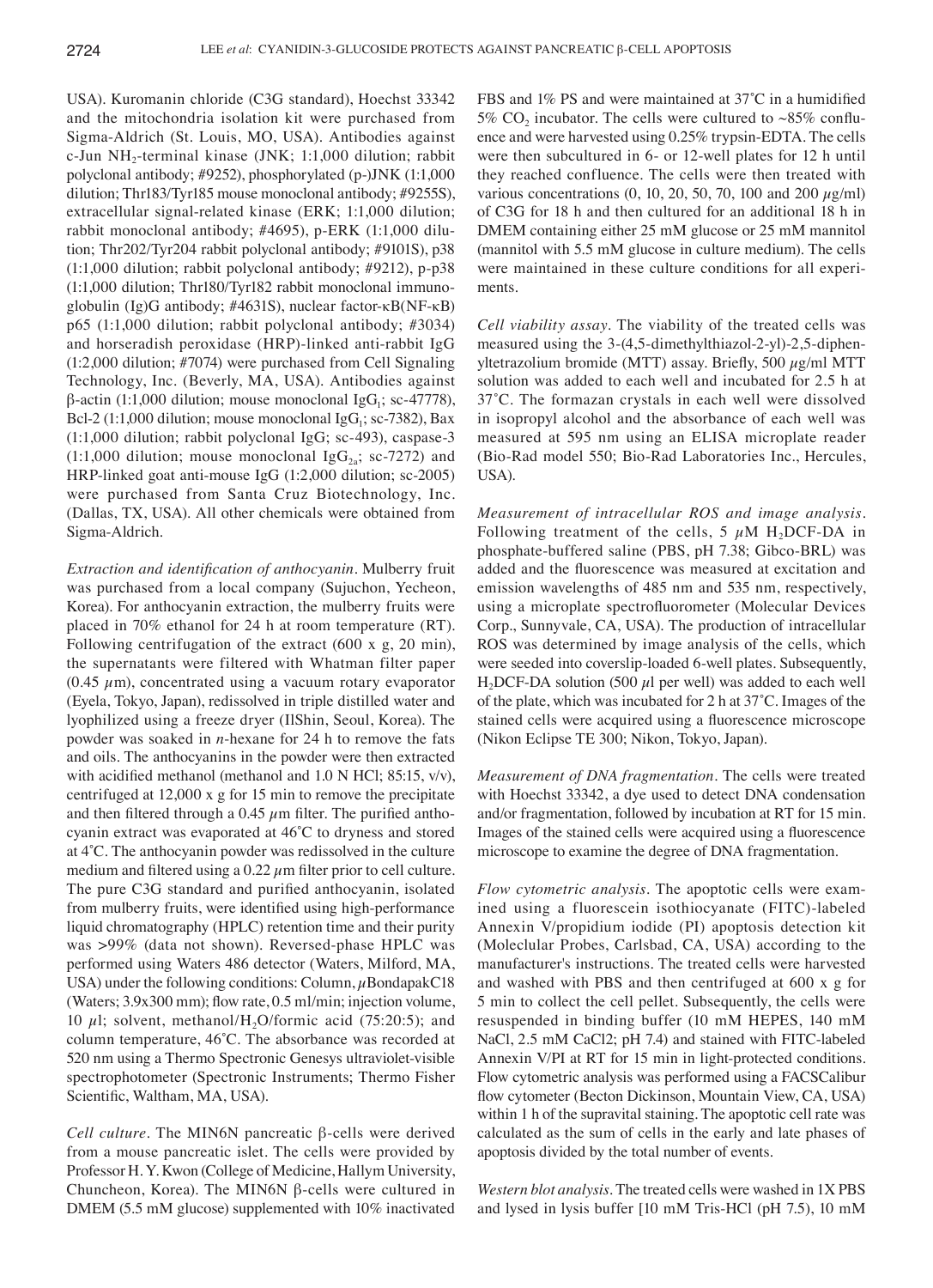

Figure 1. Effect of C3G on cell viability and ROS generation in the MIN6N β-cells. The cells were cultured with 5.5 mM glucose (Con), 25 mM mannitol (M), 25 mM glucose (H) and indicated doses of C3G with 25 mM glucose (C3G + H). (A) Cell viability was determined using an 3-(4,5-dimethylthiazol-2-yl)-2,5-diphenyltetrazolium bromide assay. (B) Levels of intracellular ROS were measured using the H<sub>2</sub>DCF-DA method. Data represent the mean ± standard error of three independent experiments. <sup>*'*</sup>P<0.05 vs. Con; <sup>'</sup>P<0.05, vs. H group. (C) Representative fluorescence images demonstrate the increase in green fluorescence intensity of the DCF produced by ROS (magnification, 400x). CG3, cyanidin-3-glucoside; ROS, reactive oxygen species; Con, control; H<sub>2</sub>DCF-DA, dichlorodihydrofluorescein‑diacetate.

NaH<sub>2</sub>PO<sub>4</sub>/NaHPO<sub>4</sub> (pH 7.5), 130 mM NaCl, 1% Triton X-100, 10 mM NaPPi, 1 mM phenylmethylsulphonyl fluoride,  $2 \mu g/ml$ pepstatin A] for 40 min on ice. The lysates were centrifuged at 12,000 x g for 30 min at 4˚C. The supernatant was then collected and the protein content of the supernatant was measured using a Bio-Rad protein assay kit (Bio-Rad Laboratories, Inc.) prior to analysis. The total or fractionated protein samples were loaded and separated using sodium dodecyl sulfate-polyacrylamide gel electrophoresis and transferred onto nitrocellulose membranes (Bio-Rad Laboratories, Inc.). The membranes were inhibited with 5% non-fat powdered milk in 1X Tris-buffered saline containing 0.1% Tween-20 (TBS-T) for 1 h and were incubated with primary antibodies at 4˚C overnight. Finally, the membranes were treated with HRP-linked secondary antibodies for 1 h at RT. The membranes were washed with TBS-T following the binding reaction with each antibody. The detection of each protein was performed using an enhanced chemiluminescence kit (Millipore, Billerica, MA, USA).

*Measurement of caspase‑3 activity.* The treated MIN6N β-cells were lysed in 500 µl lysis buffer consisting of 10 mM Tris-HCl (pH 7.5), 10 mM  $NaH_2PO_4/NaHPO_4$  (pH 7.5), 130 mM NaCl, 1% Triton X-100 and 10 mM NaPPi. The activity of caspase-3 in the lysates was evaluated using a caspase assay kit (BD Biosciences, San Diego, CA, USA) according to the manufacturer's instructions.

*Measurement of insulin secretion.* The culture medium was collected from the treated cells and the level of insulin released in the medium was measured using a rat/mouse insulin enzyme-linked immunosorbent (ELISA) assay kit (Linco Research Inc., St. Charles, MO, USA) according to the manufacturer's instructions.

*Statistical analysis.* All the measurements were obtained from at least three independent experiments and the values are expressed as the mean ± standard error. Statistical analysis was performed using Student's t-test to evaluate significant differences and analysis of variance and Duncan's multiple range tests (SAS, version 9.1; SAS-Institute, Cary, NC, USA) for comparing multiple groups when appropriate. P<0.05 was considered to indicate a statistically significant difference.

#### **Results**

*Effect of C3G on cell viability and generation of ROS in the MIN6N β-cells.* High glucose conditions increase the osmolarity in cells, therefore, the MIN6N β-cells were also cultured with 25 mM mannitol as an osmotic control agent to distinguish between the effects of glucose and osmotic pressure. High glucose significantly decreased the viability of the cells to 72.9% of the control, whereas no significant decrease in viability was observed following culture with mannitol. The pretreatment of the cells with C3G at a concentration of 70  $\mu$ g/ml restored the cell viability to 83.8% of the control (Fig. 1A). The intracellular ROS levels in the high glucose-treated cells were determined using the ROS-sensitive fluorescent probe,  $H<sub>2</sub>DCF-DA$ . High glucose markedly increased the levels of intracellular ROS; however, no effects on the intracellular ROS levels were observed following culture with mannitol. Compared with the cells under high glucose conditions, the cells pretreated with 70  $\mu$ g/ml C3G exhibited a marked decrease in the high glucose-dependent increase in intracellular ROS levels and green fluorescence intensity (Fig. 1B and C).

*Effect of C3G on MIN6N β‑cell apoptosis.* To evaluate whether the growth-inhibitory effect of high glucose was associated with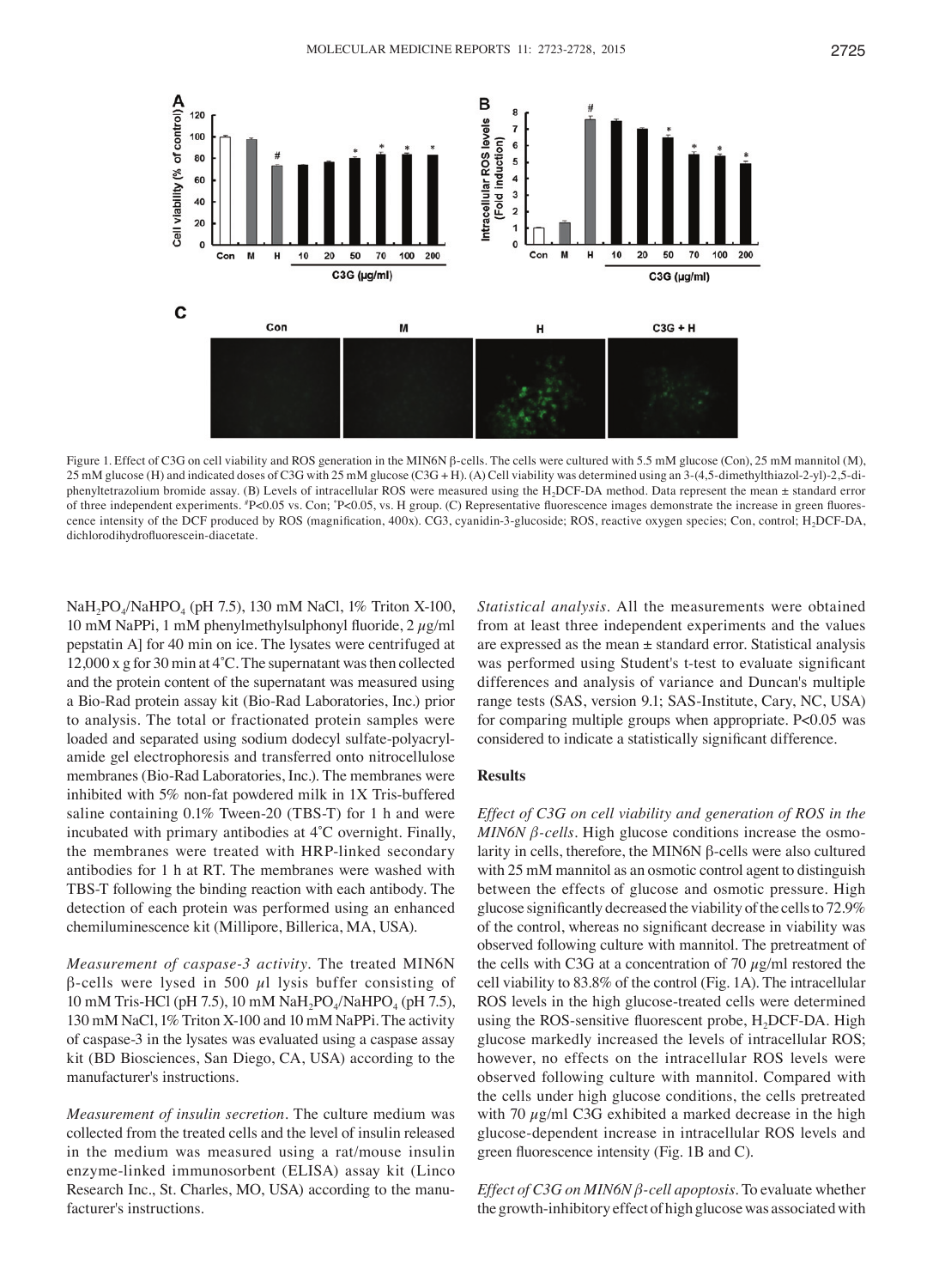

Figure 2. Effect of C3G on high glucose-induced apoptosis in the MIN6N β-cells. The cells were cultured with 5.5 mM glucose (Con), 25 mM mannitol (M), 25 mM glucose (H) and 70  $\mu$ g/ml C3G with 25 mM glucose (C3G + H). (A) Apoptotic cells were detected using Annexin V and PI double staining and analyzed by flow cytometry. (B) Sum of the early and late apoptotic cells from the upper right + lower right quadrants. Data represent the mean  $\pm$  standard error of three independent experiments. <sup>#</sup>P<0.05, vs. Con; \*P<0.05 vs. H group. (C) Fluorescent microscopic images of the MIN6N β-cells stained with Hoechst 33342 (magnification, 400x). CG3, cyanidin‑3‑glucoside; Con, control; PI, propidium iodide.



Figure 3. Effect of C3G on the altered expression of apoptotic-associated proteins in the MIN6N β-cells treated with high glucose. The cells were cultured with 5.5 mM glucose (Con), 25 mM mannitol (M), 25 mM glucose (H) and indicated dose of C3G with  $25 \text{ mM}$  glucose (C3G + H). Subsequently, the cells were harvested and the lysates were prepared. The expression levels of (A) ERK, p-ERK, JNK, p-JNK, p38 MAPK and p-p38 MAPK, (B) Bcl-2 and Bax and (C) fractional cyt c were assessed using western blot analysis. Data represent the mean ± standard error of three independent experiments. The equal loading of total proteins in each sample was confirmed by the expression of β-actin. CG3, cyanidin-3-glucoside; Con, control; ERK, extracellular signal-related kinase; p-, phosphorylated; JNK, c-Jun NH<sub>2</sub>-terminal kinase; MAPK, mitogen-activated protein kinase, Bcl-2, B-cell lymphoma 2; Bax, Bcl-2-associated X protein; cyt c, cytochrome *c*.

apoptosis, double-staining was performed using FITC-labeled Annexin V/PI. High glucose caused apoptosis in 33.9% of the cells, which was significantly higher compared with mannitol. However, pretreatment with 70  $\mu$ g/ml C3G significantly inhibited the high glucose-induced apoptotic cell death (24.85%; Fig. 2A). The fragmentation of DNA upon apoptosis induced by high glucose was confirmed by staining the chromatin of the MIN6N β-cells using Hoechst 33342. Only the high glucose-treated cells exhibited DNA fragmentation, however, these chromatin changes were decreased following pretreatment with 70  $\mu$ g/ml C3G (Fig. 2B).

*Effect of C3G on the altered expression of apoptotic‑associated proteins in the MIN6N β‑cells.* The present study performed western blot analysis to determine the effects of C3G on the mitogen-activated protein kinase (MAPK) signaling pathway in the MIN6N β-cells. The cells were cultured under high glucose conditions, with or without C3G, followed by examination of the phosphorylation levels of ERK, JNK and p38. Treatment with C3G (50 and 70  $\mu$ g/ml) led to dose-dependent inhibition of the high glucose-dependent phosphorylation of all the MAPK proteins (Fig. 3A). Apoptosis is initiated via two pathways, the intrinsic pathway is characterized by the release of cytochrome *c* and the activation of Bcl-2 family proteins, whereas the extrinsic pathway involves activation of apoptosis inducing factor (AIF), caspase-8 and caspase-10 (11). A previous study demonstrated that the phosphorylation of MAPK proteins is involved in the regulation of the mitochondrial permeability-mediated activation of apoptotic proteins, including Bcl-2 family proteins and cytochrome *c* (12). In the present study, the release of cytochrome *c* and expression of Bcl-2 family proteins, including Bcl-2 and Bax were confirmed (Fig. 3B). The protein expression of Bcl‑2 decreased, whilst that of Bax increased in the high glucose-treated cells. The expression of the Bcl-2 family proteins in the group pretreated with 70  $\mu$ g/ml C3G was regulated in a manner similar to the control group. In addition, the present study investigated whether high glucose induced the release of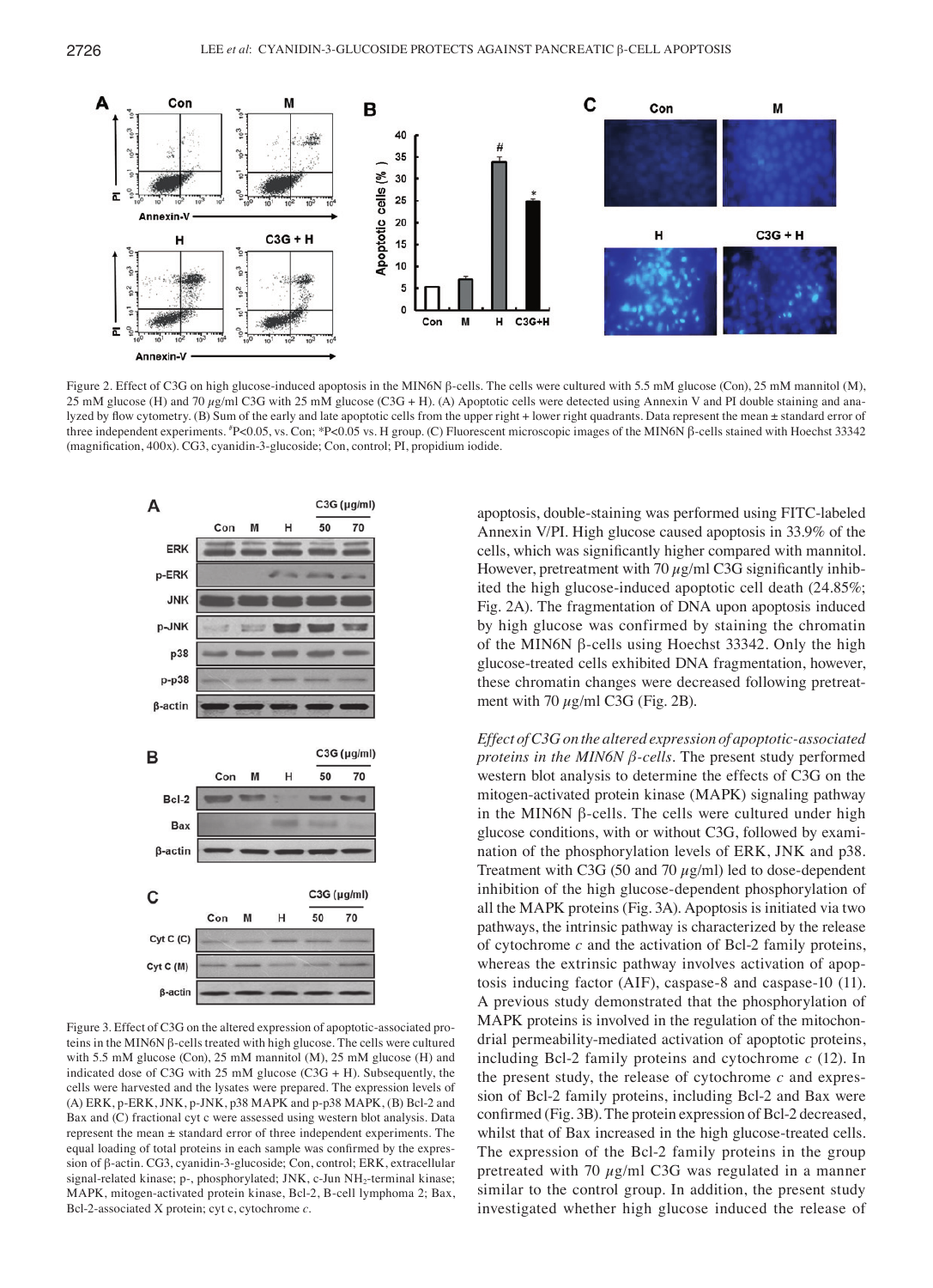50





Figure 4. Effect of C3G on the translocation of NF-κB, activation of caspase-3 and insulin secretion in the MIN6N β-cells treated with high glucose. The cells were cultured with 5.5 mM glucose (Con), 25 mM mannitol (M), 25 mM glucose (H) and the indicated doses of C3G with 25 mM glucose (C3G + H). Subsequently, the cells were harvested and the lysates were prepared. The expression levels of fractional (A) NF-κB and (B) caspase-3 and cleaved caspase-3 were assessed using western blot analysis. The equal loading of the total proteins in each sample was confirmed by the expression of β-actin. (C) Effect of C3G on caspase-3 activity in the MIN6N β-cells. (D) Effect of C3G on insulin secretion in the MIN6N β-cells. Following treatment, the supernatants were collected and insulin release was measured using a rat/mouse insulin ELISA kit. All the experiments were representative of at least the independent experiments. # P<0.05, vs. Con; \* P<0.05, vs. H group. CG3, cyanidin-3-glucoside; NF-κB, nuclear factor-κB; Con, control.

cytochrome *c* from the mitochondria into the cytosol. Western blot analysis of the cytosolic fraction revealed a significant release of cytochrome *c* from mitochondria in the cells cultured with high glucose. However, C3G (50 and 70  $\mu$ g/ml) treatment inhibited the release of cytochrome *c* (Fig. 3C). To investigate whether high glucose induced the extrinsic apoptotic pathway, the expression of AIF and caspase-8 was examined in the MIN6N  $\beta$ -cells treated with high glucose. However, no significant promotion of AIF or caspase-8 activation was observed in high glucose-induced glucotoxicity (data not shown).

A

NF-кВ р65 (С)

 $Con$ 

M

н

*Effect of C3G on the translocation of NF‑κB, activation of caspase‑3 and insulin secretion in the MIN6N β‑cells.*  NF-κB is involved in oxidative stress-induced cell death in different cell types (12), therefore, the present study examined the translocation of NF-κB from the cytosol into the nucleus. High glucose induced the nuclear translocation of NF-κB p65, however pretreatment with C3G (50 and 70  $\mu$ g/ml) inhibited the high glucose-induced nuclear translocation of NF-κB p65 (Fig. 4A). Caspase-3 is important in the execution of apoptosis, therefore, the present study examined the effect of C3G on the high glucose-induced activation of caspase-3. The cleaved form of caspase-3 was detected in the high glucose-treated group. However, compared with the high glucose-treated group, the group pretreated with C3G (50 and 70  $\mu$ g/ml) exhibited a decrease in the level of cleaved caspase-3 (Fig. 4B). To further investigate the effects of C3G on caspase-3 activity, the activity of caspase-3 was analyzed using a caspase-3 assay kit. High glucose treatment significantly increased the activity of caspase-3, however, C3G (70  $\mu$ g/ml) significantly decreased the caspase‑3 activity (Fig. 4C). The antidiabetic efficacy of C3G was determined by measuring insulin release in the MIN6N β-cells using a rat/mouse insulin ELISA kit. Treatment with C3G led to an increase in insulin secretion compared with the high glucose-treated control (74.8, vs. 84.2%; Fig. 4D).

#### **Discussion**

Hyperglycemia causes glucotoxicity in vulnerable cell types and contributes to the generation of intracellular ROS, which results in apoptosis(13). Consequently, ROS have been implicated in the aging process, carcinogenesis, rheumatoid arthritis and inflammation(14). The excessive generation of intracellular ROS by high glucose is particularly deleterious to the pancreas and their levels are correlated with the loss of β-cell mass, β-cell dysfunction and pancreas islet destruction (15). In addition, insulin deficiency, caused by the destruction of pancreatic β-cells, induces long-term hyperglycemia, which leads to different types of diabetic complications and serious pathological effects (16). The blood glucose concentration is increased by various environmental stresses, eating, drinking and smoking habits and thus leads to glucotoxicity in the tissues and organs (17). Therefore, inhibition of the glucotoxicity-induced excessive generation of ROS has been considered to be an important therapeutic target for protecting pancreatic β-cells in the prevention and/or treatment of diabetes (18).

Previous studies have demonstrated that anthocyanins, which are natural pigments obtained from various plants, have inhibitory effects against ROS and hyperglycemia-induced oxidative stress and, therefore, they are used orally as phytotherapeutic agents (19,20). Antioxidants from natural products have emerged as a novel class of phytotherapeutic agents for diabetes (21). The findings of the present study revealed that C3G exerted marked antioxidative effects by inhibiting the generation of intracellular ROS and, thus, C3G may be used as a novel therapeutic agent for the prevention and/or treatment of various diseases.